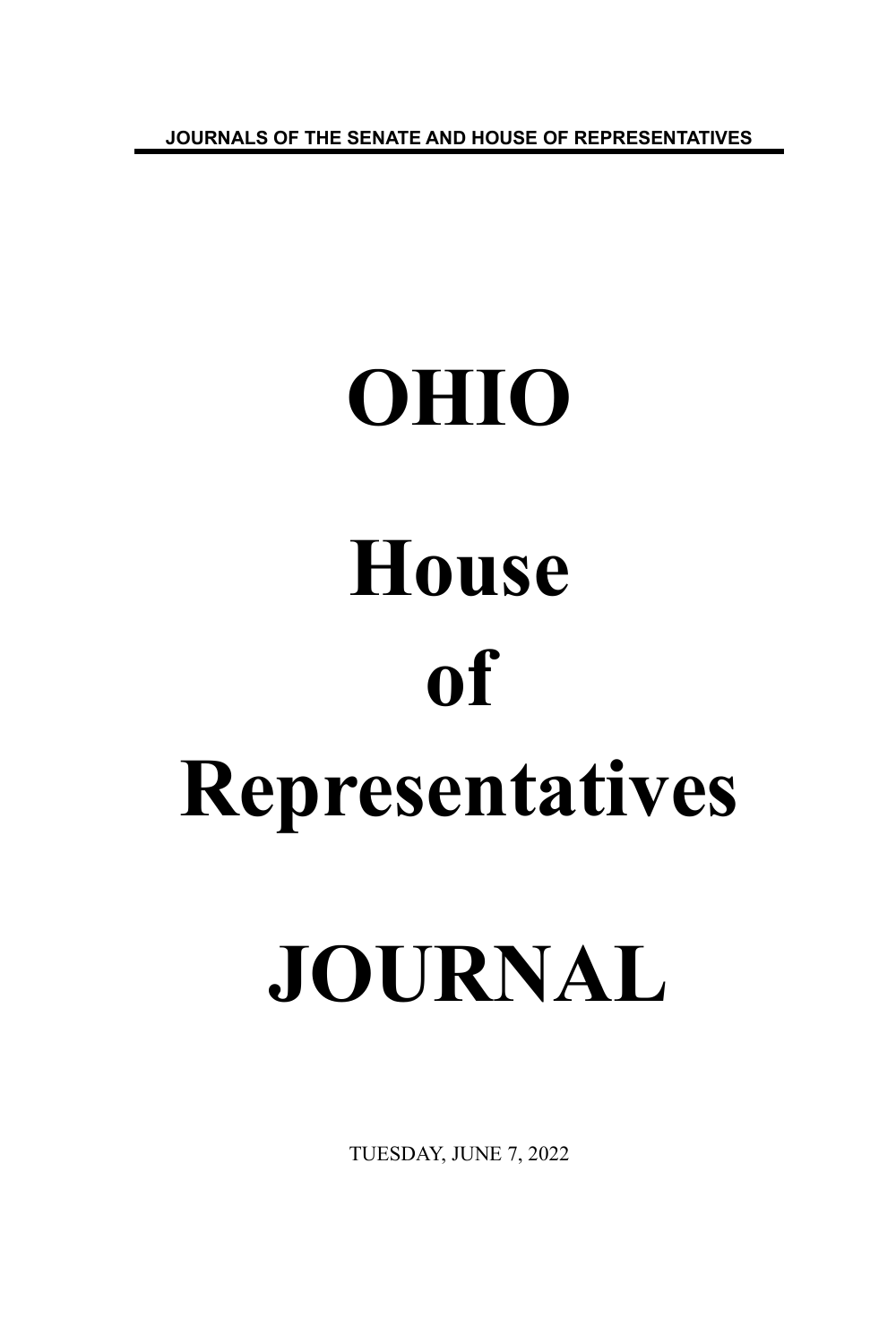# ONE HUNDRED SIXTY-FIFTH DAY Hall of the House of Representatives, Columbus, Ohio **Tuesday, June 7, 2022, 9:00 o'clock a.m.**

The House met pursuant to adjournment.

Pursuant to House Rule No. 23, the Clerk called the House to order.

Representative Fraizer was selected to preside under the Rule.

The journal of the previous legislative day was read and approved.

# **INTRODUCTION OF BILLS**

The following bills were introduced:

**H. B. No. 695 -** Representatives Smith, M., Johnson.

Cosponsors: Representatives Davis, Boggs, Smith, K., Troy, Miranda, Kelly, Weinstein, Sweeney, Crossman, Denson, Sobecki, Lightbody, Creech, Vitale.

To amend sections 5739.02 and 5739.03 of the Revised Code to exempt from sales and use tax the sale of child and adult diapers.

**H. B. No. 696 -** Representative Swearingen.

To enact section 5534.495 of the Revised Code to designate a portion of State Route 269 in Erie County as the "Patrolman Paul L. McManis Memorial Highway."

**H. B. No. 697 -** Representative Swearingen.

To enact section 5534.496 of the Revised Code to designate a portion of State Route 113 in Erie and Huron Counties as the "Patrolman Leroy S. Bedell Memorial Highway."

**H. B. No. 698 -** Representatives Kick, Creech.

Cosponsors: Representatives Click, Cutrona, Edwards, Ferguson, Loychik, Manchester, Miller, K., Schmidt, Stoltzfus, West.

To amend sections 163.01, 163.021, 163.04, 163.09, 163.16, 163.19, 163.21, 163.52, 163.59, and 163.62 and to enact section 163.221 of the Revised Code to amend the law regarding eminent domain.

Said bills were considered the first time.

# **MOTIONS AND RESOLUTIONS**

Representative Stevens moved that the following resolutions be read by title only and brought up for immediate adoption: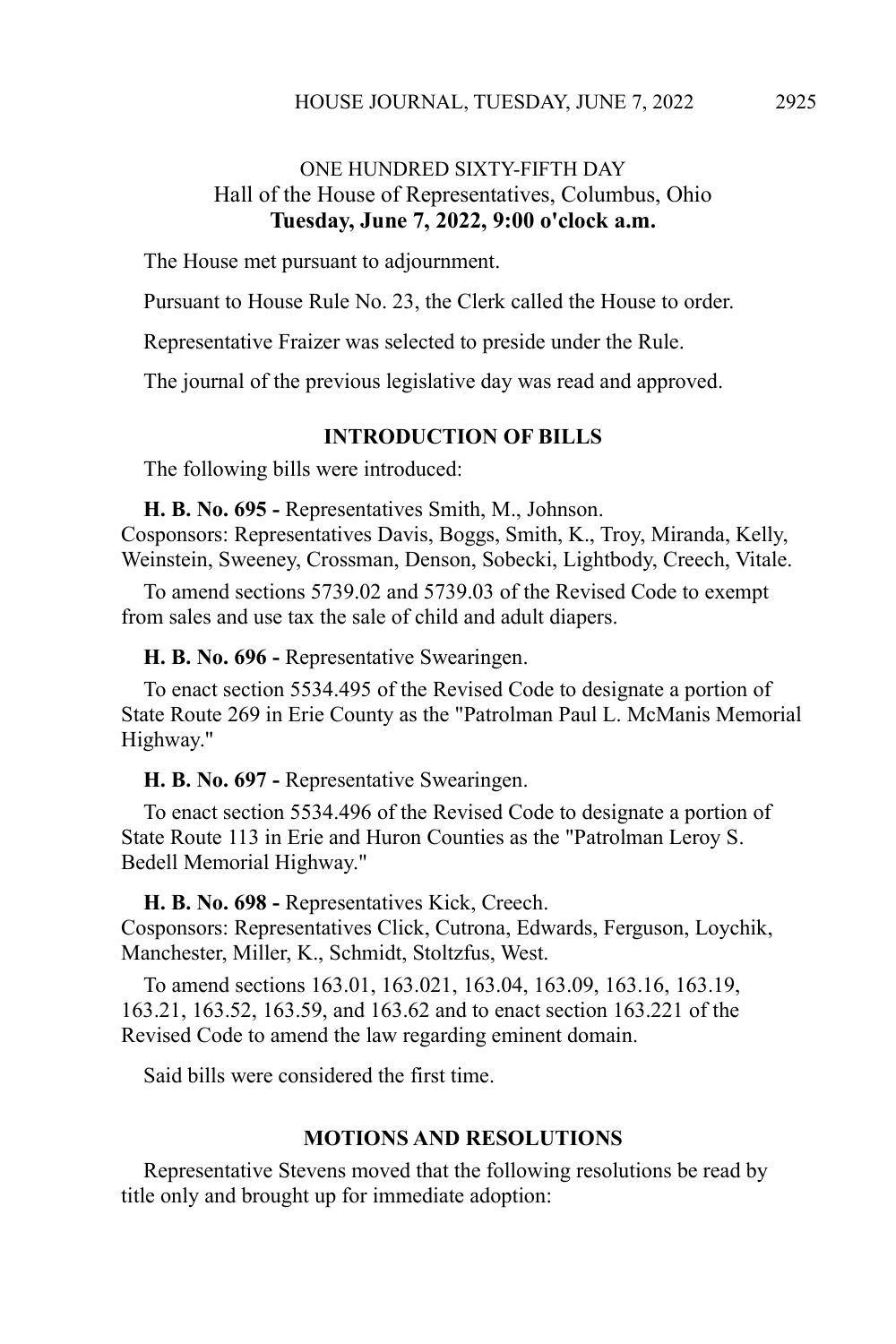#### HOUSE JOURNAL, TUESDAY, JUNE 7, 2022 2926

### **H. R. No. 295 - Representative Powell**

Honoring Isaac Beal as a 2022 FFA State Champion.

#### **H. R. No. 296 - Representative Lepore-Hagan**

Honoring St. Michael Byzantine Catholic Church on its One Hundredth Anniversary.

The motion was agreed to.

The question being, "Shall the resolutions be adopted?"

The resolutions were adopted.

Message from the Senate

Mr. Speaker:

I am directed to inform the House of Representatives that the Senate has concurred in the House amendments to:

**Am. Sub. S. B. No. 156** - Senator Roegner – et al.

**Am. Sub. S. B. No. 160** - Senator O'Brien – et al.

**Sub. S. B. No. 224** - Senator Cirino – et al.

**Sub. S. B. No. 225** - Senator Schuring – et al.

**Sub. S. B. No. 239** - Senator Blessing – et al.

**Am. S. B. No. 264** - Senator Brenner – et al.

Attest: Vincent L. Keeran, Clerk.

Message from the Senate

Mr. Speaker:

I am directed to inform the House of Representatives that the Senate has passed the following bills in which the concurrence of the House is requested:

**Sub. S. B. No. 131** - Senators Roegner, McColley Cosponsors: Senators Cirino, Hackett, Lang, Romanchuk, Johnson, Antonio, Blessing, Brenner, Craig, Dolan, Gavarone, Hoagland, Peterson, Reineke, Sykes, Thomas, Williams, Yuko

To amend sections 109.73, 109.77, 109.771, 109.78, 109.804, 147.01, 147.63, 169.16, 173.21, 173.391, 173.422, 503.41, 715.27, 903.07, 905.321, 917.09, 917.091, 921.06, 921.11, 921.12, 921.24, 921.26, 926.30, 928.02, 943.09, 956.05, 956.06, 1315.23, 1321.04, 1321.37, 1321.53, 1321.64, 1321.74, 1322.10, 1322.21, 1513.07, 1513.161, 1514.12, 1514.47, 1531.40,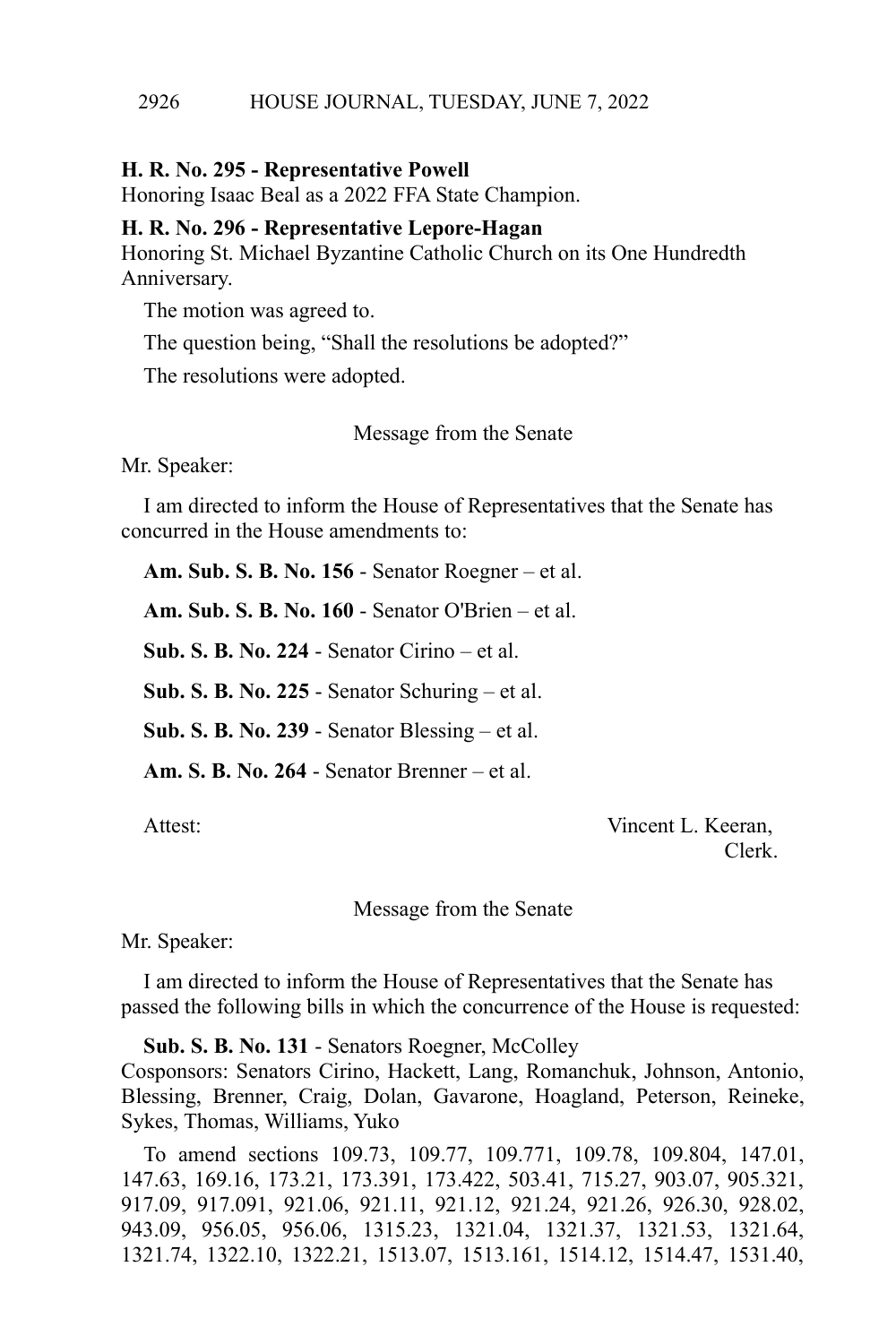1533.051, 1533.51, 1561.14, 1561.15, 1561.16, 1561.17, 1561.18, 1561.19, 1561.20, 1561.21, 1561.22, 1565.06, 1565.15, 1707.15, 1707.151, 1707.16, 1707.161, 1707.163, 1707.165, 1717.06, 3101.10, 3301.071, 3301.074, 3319.088, 3319.22, 3319.226, 3319.229, 3319.26, 3319.261, 3319.262, 3319.27, 3319.28, 3319.301, 3319.303, 3319.361, 3327.10, 3703.21, 3704.14, 3713.05, 3717.09, 3723.03, 3723.06, 3737.83, 3737.881, 3742.05, 3743.03, 3743.16, 3743.40, 3743.51, 3748.07, 3748.12, 3769.03, 3772.13, 3772.131, 3773.36, 3773.421, 3781.10, 3781.102, 3781.105, 3916.03, 3951.03, 3951.05, 3951.09, 4104.07, 4104.101, 4104.19, 4105.02, 4169.03, 4301.10, 4508.03, 4508.04, 4508.08, 4511.763, 4701.06, 4701.07, 4701.10, 4703.08, 4703.10, 4703.33, 4703.35, 4703.37, 4707.07, 4707.072, 4707.09, 4709.07, 4709.08, 4709.10, 4712.02, 4713.10, 4713.28, 4713.30, 4713.31, 4713.34, 4713.37, 4713.69, 4715.03, 4715.09, 4715.10, 4715.16, 4715.27, 4715.362, 4715.363, 4715.39, 4715.42, 4715.421, 4715.53, 4715.62, 4717.05, 4717.051, 4717.10, 4723.08, 4723.09, 4723.26, 4723.32, 4723.41, 4723.651, 4723.75, 4723.76, 4723.85, 4725.13, 4725.18, 4725.26, 4725.48, 4725.52, 4725.57, 4725.591, 4727.03, 4728.03, 4729.09, 4729.11, 4729.15, 4729.901, 4729.921, 4730.10, 4731.151, 4731.19, 4731.293, 4731.294, 4731.295, 4731.297, 4731.299, 4731.52, 4731.572, 4732.10, 4732.12, 4732.22, 4733.18, 4733.19, 4734.23, 4734.27, 4734.283, 4735.023, 4735.07, 4735.08, 4735.09, 4735.10, 4735.27, 4735.28, 4736.10, 4736.14, 4740.05, 4740.06, 4741.12, 4741.13, 4741.14, 4741.15, 4741.19, 4743.04, 4743.041, 4747.04, 4747.05, 4747.10, 4749.12, 4751.01, 4751.15, 4751.20, 4751.201, 4751.202, 4751.21, 4751.32, 4752.05, 4752.12, 4753.07, 4753.071, 4753.072, 4753.073, 4753.08, 4753.09, 4753.12, 4755.08, 4755.09, 4755.411, 4755.44, 4755.441, 4755.45, 4755.451, 4755.48, 4755.482, 4755.62, 4755.65, 4757.18, 4758.25, 4759.05, 4759.06, 4760.03, 4760.031, 4761.04, 4761.05, 4762.03, 4763.05, 4764.10, 4765.10, 4765.11, 4765.30, 4765.55, 4767.031, 4771.08, 4773.03, 4774.03, 4775.07, 4778.03, 4778.08, 4778.09, 4779.17, 4779.18, 4781.07, 4781.08, 4781.17, 4783.04, 5123.161, 5123.45, 5126.25, 5902.02, 5903.04, 6109.04, and 6111.46; to enact sections 3746.041, 4796.01, 4796.02, 4796.03, 4796.04, 4796.05, 4796.08, 4796.10, 4796.11, 4796.12, 4796.13, 4796.20, 4796.21, 4796.22, 4796.23, 4796.24, 4796.25, 4796.30, and 4796.35; and to repeal sections 921.08, 1322.24, 4707.12, 4740.08, and 4757.25 of the Revised Code to require an occupational licensing authority to issue a license or government certification to an applicant who holds a license, government certification, or private certification or has satisfactory work experience in another state under certain circumstances and to amend the version of section 3319.22 of the Revised Code that is scheduled to take effect on April 12, 2023, to continue the changes on and after that date.

**Sub. S. B. No. 164** - Senators Hottinger, Yuko Cosponsors: Senators Romanchuk, Craig, Huffman, S., Hackett, Antonio,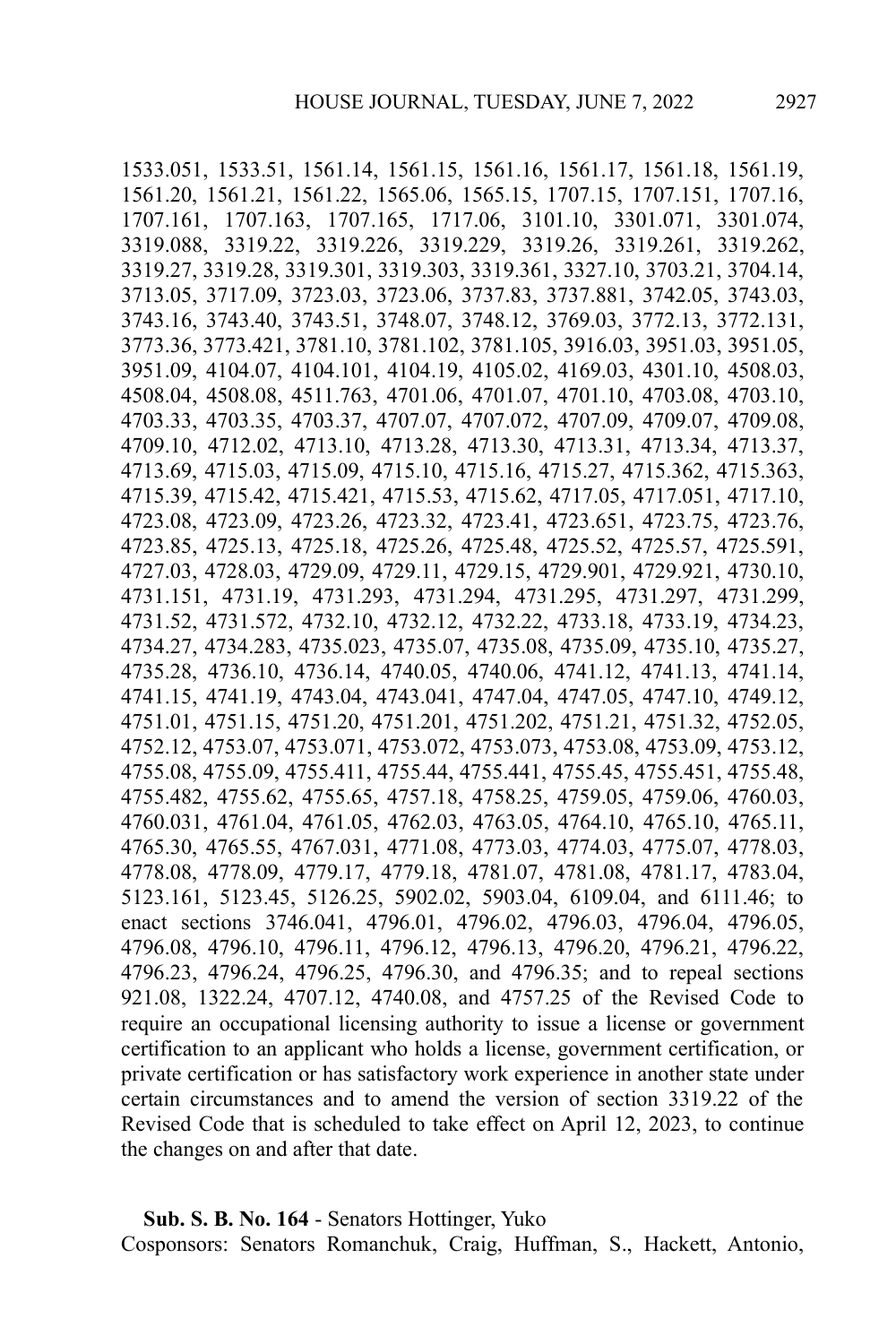Brenner, Cirino, Dolan, Johnson, Kunze, Lang, Rulli, Schaffer, Schuring, Sykes, Thomas

To amend sections 959.06, 959.131, 959.99, and 2901.01 of the Revised Code to revise the law and penalties associated with companion animal cruelty and to generally prohibit an animal shelter from destroying a domestic animal by the use of a gas chamber.

#### **S. B. No. 255** - Senators Antonio, Williams

Cosponsors: Senators Schaffer, Yuko, Romanchuk, Thomas, Cirino, Kunze, Hoagland, Blessing, Brenner, Craig, Dolan, Gavarone, Hackett, Hottinger, Johnson, O'Brien, Peterson, Reineke, Roegner, Rulli, Wilson

To enact section 5534.917 of the Revised Code to designate a portion of Lorain Avenue in Cleveland as the "Officer Wayne A. Leon Memorial Highway."

# **Sub. S. B. No. 269** - Senator Manning

Cosponsors: Senators Yuko, Cirino, Thomas

To amend section 3770.03 and to enact section 3770.26 of the Revised Code to clarify that the Ohio Lottery Commission has the authority to conduct internet lottery gaming and to make other changes to the lottery law.

## **Sub. S. B. No. 323** - Senator Hackett

Cosponsors: Senators Schaffer, Kunze, Hoagland, Manning, Antonio, Blessing, Brenner, Cirino, Craig, Dolan, Gavarone, Huffman, S., Johnson, Reineke, Romanchuk, Rulli, Schuring, Thomas, Yuko

To enact sections 5534.421, 5534.435, 5534.436, 5534.437, 5534.518, 5534.611, 5534.831, 5534.832, 5534.917, and 5534.962 of the Revised Code to designate multiple memorial highways.

Attest: Vincent L. Keeran, Clerk.

Said bills were considered the first time.

# **MESSAGE FROM THE SPEAKER**

Pursuant to House Rules 13, 28, and 30, the Speaker hereby makes the following changes to the House standing committee on Behavioral Health and Recovery Supports: